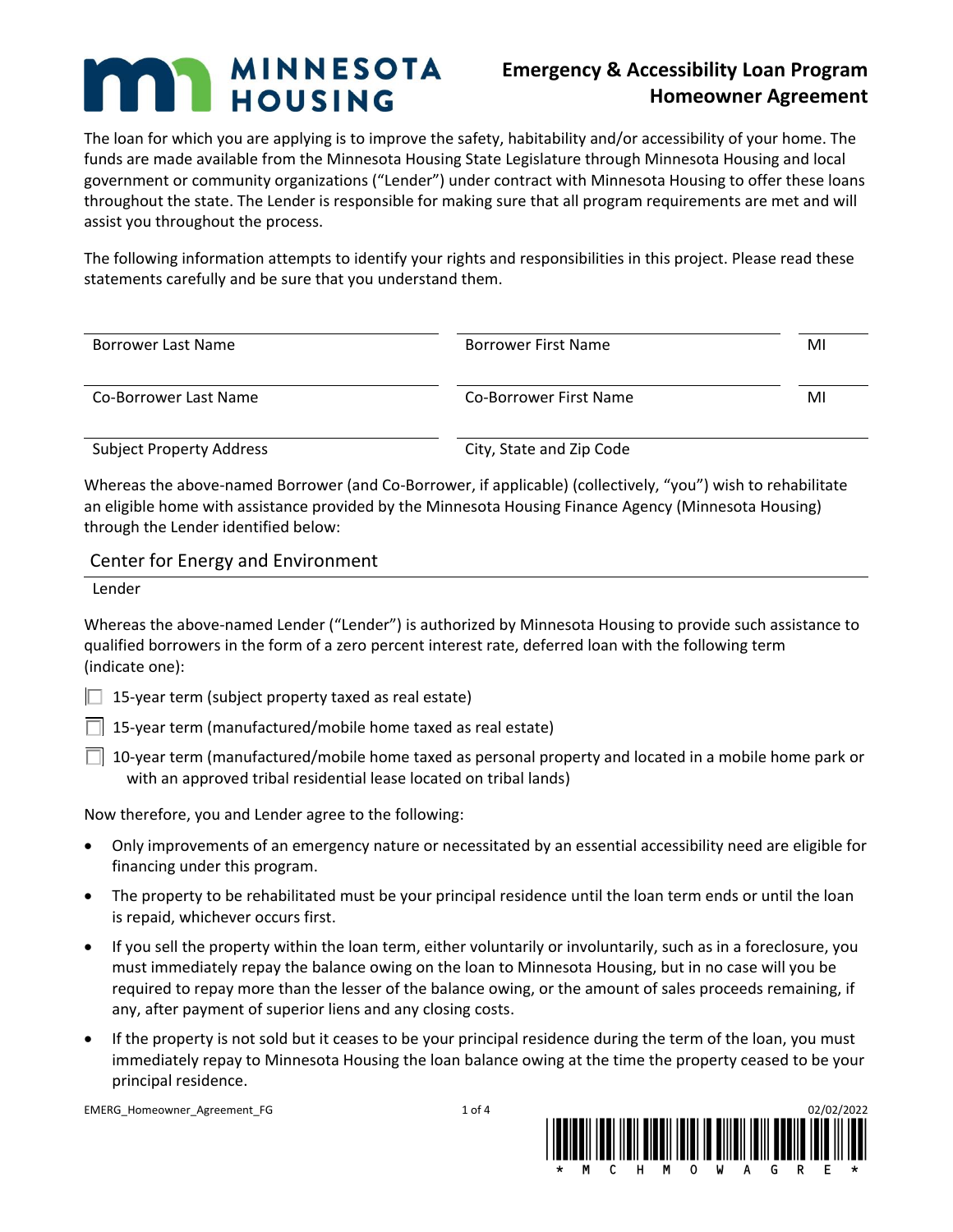- Unless an event occurs that requires you to repay the loan, the loan balance will be reduced to \$0.00 at the end of the loan term.
- The assistance provided by the loan is for rehabilitation, in whole or in part, of the subject property.
- If the subject property is taxed as real property:
	- $\circ$  You must have at least a one-third ownership interest in the subject property.
	- $\circ$  You and the Accommodation Parties, if any, must have, in the aggregate, at least a 100% ownership interest in the subject property.
- If the subject property is a manufactured/mobile home, taxed as personal property and located within a mobile home park, you must have a 100% ownership interest in the property to qualify for this program.
- Your property will be subject to an inspection to determine the emergency or accessibility needs in your home.
- You will select a contractor licensed by the Minnesota Department of Labor and Industry.
- Rehabilitation must be completed as described and detailed in the Scope of Work and as bid by the contractor unless prior written approval is obtained from the Lender.
- If you wish to have the contractor make additional improvements in addition to those specified in the Scope of Work or the bid that was accepted, you must enter into a separate agreement with the contractor for those improvements after the improvements financed by this loan are complete.
- All rehabilitation must be completed and all funds disbursed by the Lender, in accordance with the Procedural Manual, within 120 days from the date of the mortgage.

### **Maximum Loan Amount**

The maximum loan amount may not exceed \$27,000.

## **Lender and Homeowner Responsibilities**

- 1. You must certify that loan funds will be used only for eligible improvements and shall not be applied toward any work begun or completed before the date of the loan.
- 2. You and your Lender must identify the emergency or accessibility needs in the subject property and prepare a Scope of Work with detailed specifications, making sure that all applicable state, county, municipal health, housing, building, fire prevention and housing maintenance codes or other public standards are enforced.

You understand the rehabilitation undertaken with this assistance will not make your home new. The intent of the assistance is to improve the safety, habitability and/or accessibility of your home.

- 3. Lender commits the loan with Minnesota Housing once the emergency and/or accessibility needs have been identified.
- 4. You must find a Minnesota-state licensed contractor to perform the work required.
	- Ask for recommendations from neighbors who have had work done. Neighborhood groups may have a list of contractors who have done good work in the past.
	- Major utilities are required to provide their customers with a list of contractors who have agreed to follow certain standards for energy improvements. Ask your utility supplier for a copy of the list.
	- Building supply stores, hardware stores, lumberyards and other suppliers may be able to provide names of good contractors.

EMERG\_Homeowner\_Agreement\_FG 02002002002002002002002004

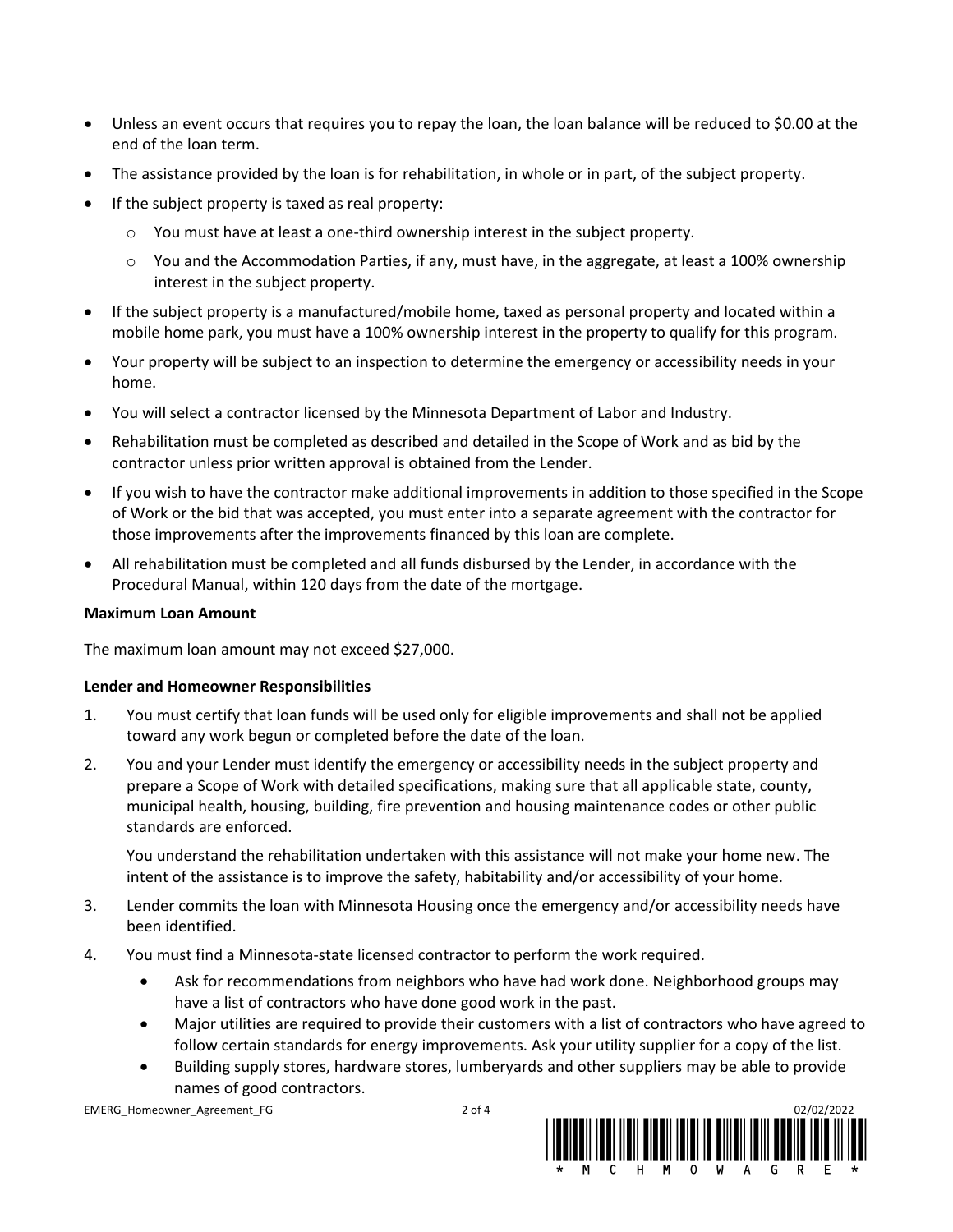- Trade associations can usually offer good referrals because their members must maintain good reputations.
- The "yellow pages" or newspaper ads may provide information on contractors to contact as well as information about their specific improvement specialization.
- 5. You should investigate the contractor before you hire him/her. Here are a few places to consult before you sign a contract:
	- Minnesota Department of Labor and Industry provides an online license lookup tool where a contractor's license status and any enforcement actions against a contractor can be found and verified.
	- Contractor's references (former customers);
	- Better Business Bureau;
	- Your City Hall;
	- Minnesota Attorney General's Office; and,
	- Materials dealers and trade associations.
- 6. You must obtain at least 2 written bids from different contractors. Bids should be dated and signed by the contractor. Do not accept verbal bids even for small jobs.
- 7. You, and only you, will choose the contractor to perform the work on your home. Select the contractor based on bids and investigational outcomes. The program requires the lowest, reasonable bid to be selected. If you choose not to select the lowest bid, you should provide your Lender with a written justification and should not proceed until written consent is received from your Lender. Approval is at the sole discretion of Lender and Minnesota Housing.

**Once you find a contractor and are satisfied that he/she is reputable and licensed to do business in the state of Minnesota, do not sign a contract until your Lender receives a loan commitment from Minnesota Housing and gives you permission to do so.**

- 8. Loan is closed with Lender.
- 9. Prior to signing the contract with the contractor:
	- Obtain the Lender's permission to sign the contract;
	- Get clear answers to all your questions before you sign the contract;
	- Items covered in the contract should include, but are not limited to, the following:
		- Complete cost breakdown;
		- **■** Specifications;
		- Start and completion dates;
		- Change order clauses;
		- Schedule of payments;
		- **■** Liability;
		- Contractor responsible for work performed by Subcontractors;
		- Dispute resolution;
		- **•** Permits:
		- Cancellation rights;
		- Protection against liens;
		- Cleanup of site; and,
		- Guarantees and warranties.